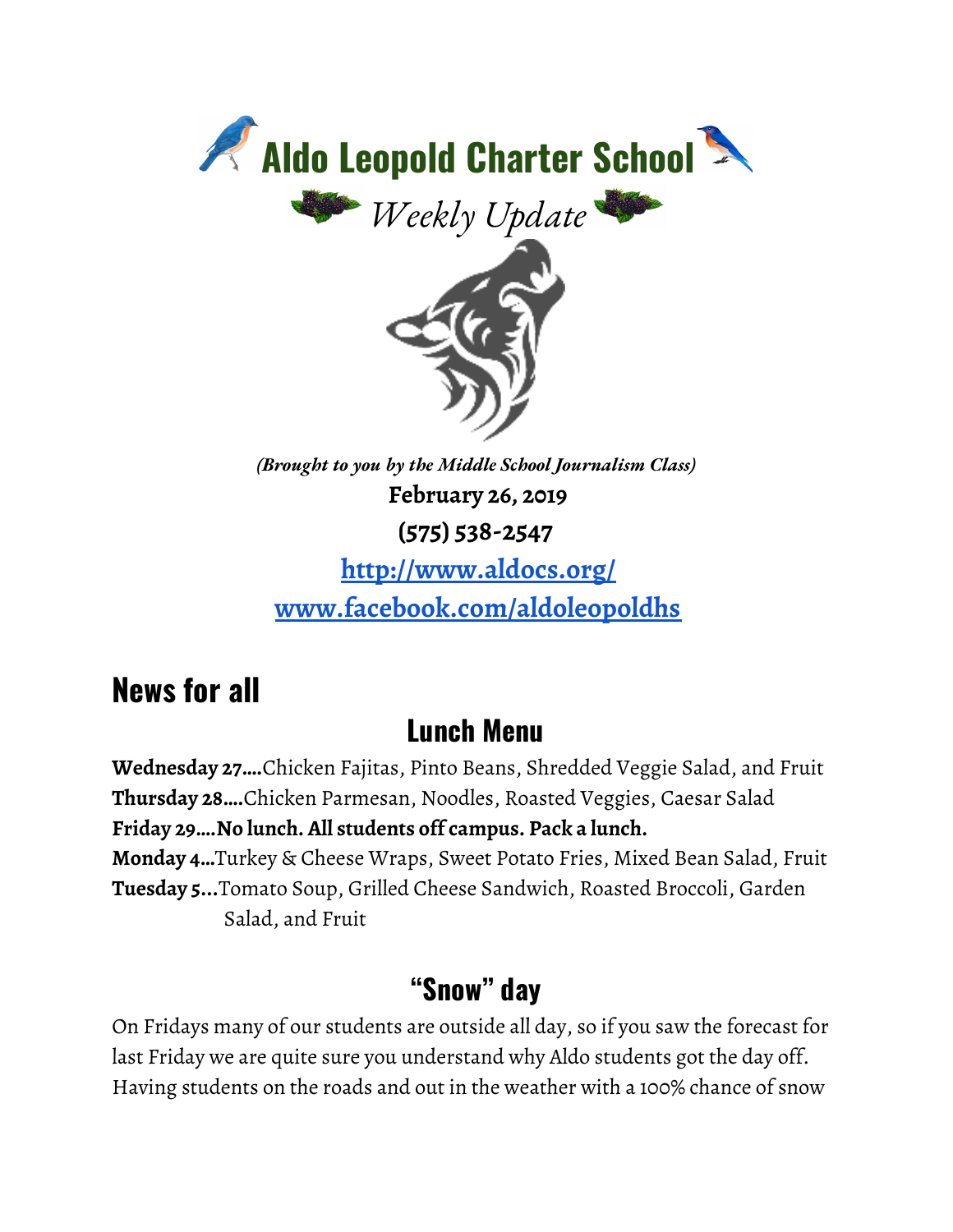falling caused enough concern that it made sense to follow the Benjamin Franklin axiom of "An ounce of prevention is worth a pound of cure." The school sent out a text, a phone call, and a voice message. For some this may seem like overkill. But each family has its favorite way to communicate with the school, so we need to address all of these. Thank you for sending your child(ren) to our unique school and for supporting us in keeping them safe.

### **[Committees](https://www.aldocs.org/committee-overview.html)**

**Wed, Mar. 6….**SHAC - **4:30pm to 5:45pm** - Jim's room **Thu, Mar. 7….**SAC Committee - **5:00pm to 6:30pm** - Mr. Sherwood's office **Tue, Mar.7….**Governing Council Meeting - **5:30pm to 8:30pm** - Ms. Chaney's



Guess what? WE **NEED** LUNCH SEVERS! Call Cathie to help. (575) 538-2547.

### **[Calendar](https://www.aldocs.org/calendar.html)**

- **Mar. 4-7**…………….Border Awareness camping trip 10th grade
- **Mar.11-15**………...**SPRING BREAK** everyone!
- **Mar.18**……………..Inservice Staff only
- **Mar. 21-22**………..City of Rocks 6th & 7th grade
- **Mar. 28-29**………..City of Rocks 8th grade

### **The 8th graders make us proud!**

On the 22 of February the whole 8th grade class took a test called the "National Assessment of Educational Progress" (NAEP for short). Our brilliant school was randomly selected to participate in this nation wide test. This test is not a competition. It is about collecting data that will be analyzed to improve our nations educational system. Aldo is very pleased to have been told by the proctors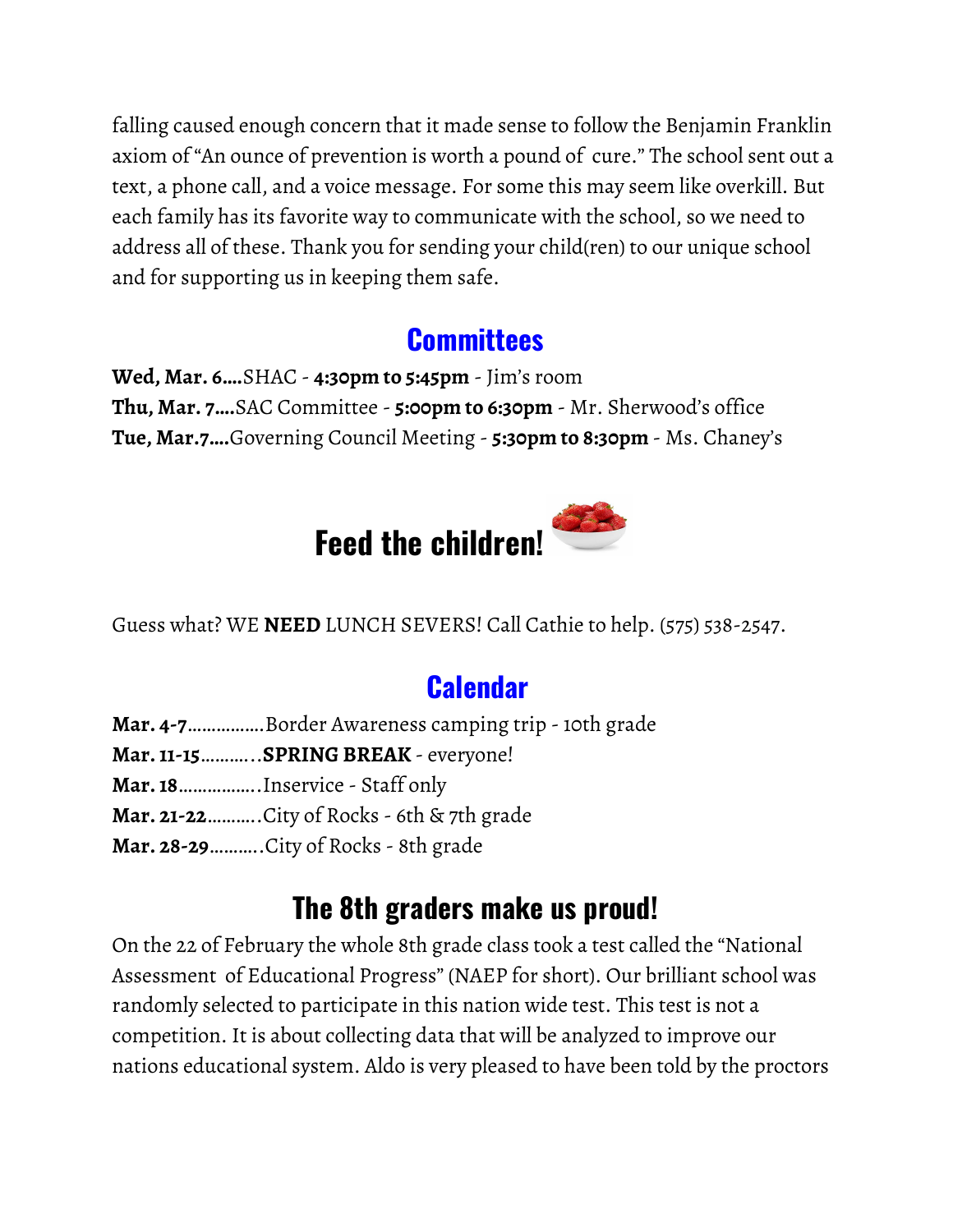that our¨8th graders were like a breath of fresh air¨ What they are implying is that they were really impressed by us!

#### **A couple of our favorite students**

Our wonderful students for the month of March are… (suspense build)....**Aria in 8th grade** and **Ava in 11th**! Aria is a consistent, thoughtful leader and a dedicated and conscientious student. Ava was chosen because of her dedication to the experiential education mission of the school. She advocated articulately and forcefully to State Senators to support charter schools by voting against SB1 (which would cut small schools funding). We are all super duper grateful to have such wonderful students as these two here at our wonderful school!

### **The Invasion of the Winter Vomiting Bug**

It's not the latest blockbuster horror sci-fi—just the usual "stomach bug" that plagues us each winter. Winter 2018-19 has so far recorded a slightly higher number of cases than at the same time last year, but we're not really facing an "epidemic." Nonetheless, the winter stomach bug—caused by the Norovirus—is unpleasant and to some degree preventable. It appears that we've had a few cases among our school family already, but we can limit the number of afflictions with that old standby preventative, **handwashing**.

Although some people call the misery caused by the Norovirus "the stomach flu," the disease itself isn't really the same as influenza. According to WedMD.com, here are some key facts about "Winter Vomiting Bug": People become infected with the Norovirus when they eat contaminated food or drinks. You can also become infected if you touch a plate or glass or counter with the Norovirus present and then touch your nose, mouth, or eyes. The virus is highly contagious and can survive temperature extremes—so don't blame poor "hygiene habits" if you come down with the disease. But handwashing certainly helps, so—as always—make handwashing a habit.

If worse comes to worst and you or someone close to you comes down with a bout of vomiting or diarrhea, be sure to clean up the area where you were sick. It's ugly to visualize, but the virus can actually spread through the air during a bout of vomiting and contaminate bathroom surfaces, like your sink. It's no wonder that Norovirus can spread like wildfire among family members or dorm roommates.

To make matters worse, you can harbor the virus before you begin to feel miserable, so you can unwittingly spread the virus to loved ones. Once you come down with the bug, expect to be miserable for at least a day, and sometimes up to three days. Your goal during this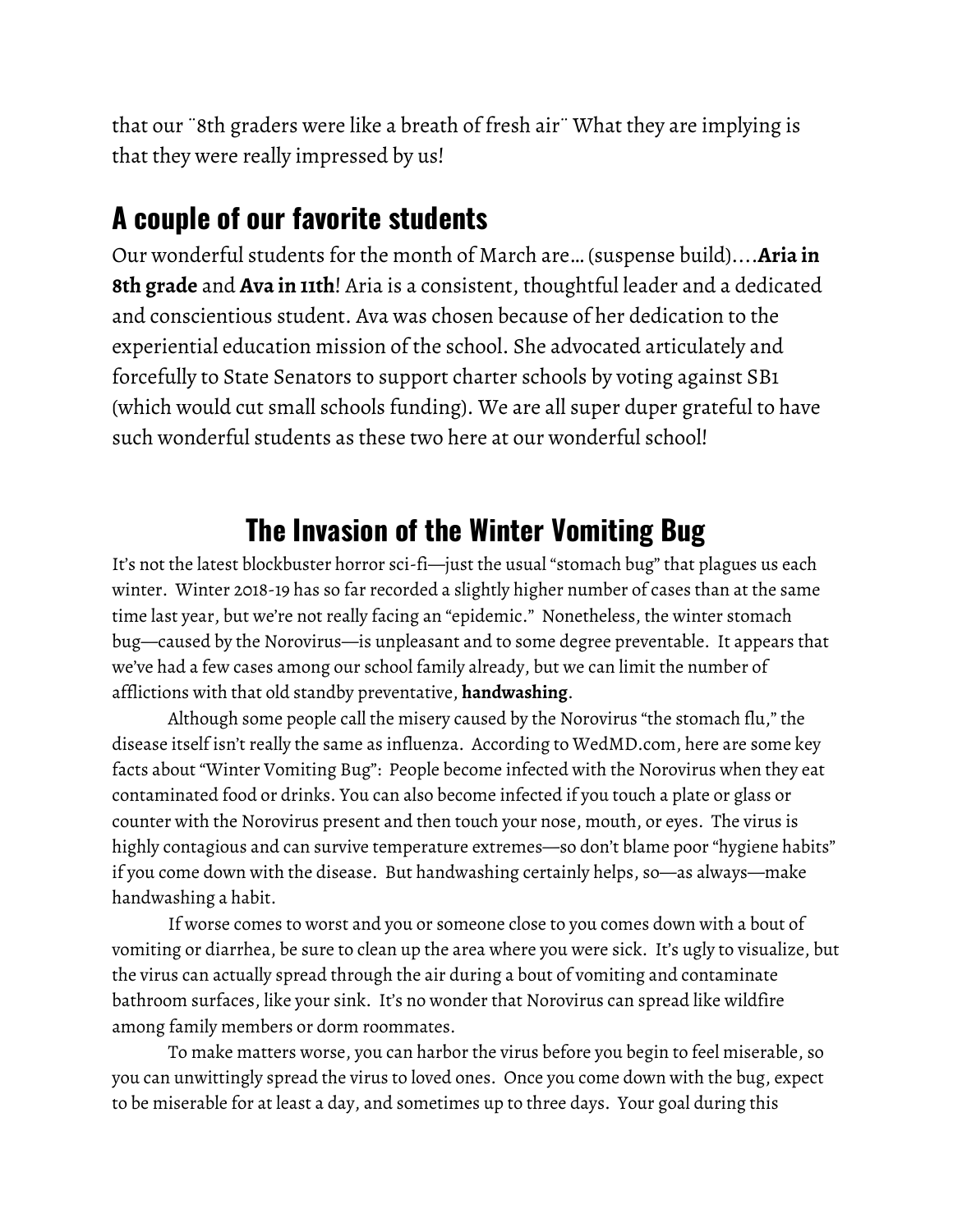affliction is to stay hydrated (sometimes, supplemental electrolytes are necessary) and to avoid spreading the virus to others. Stomach cramps, vomiting, and diarrhea are common. If your symptoms last longer than three days, it's time to see your healthcare provider.

You can return to school 48 hours after your symptoms pass (if you have a food-service job or restaurant internship, WebMD recommends waiting 72 hours.) If you'd like more detailed info about Norovirus—in case I haven't sufficiently horrified you already—visit this [WebMD](http://www.webmd.com/food-recipes/food-poisoning/norovirus-symptoms-and-treatment.) article.

In parting, I will offer a little good news: Norovirus outbreaks tend to peak in February and March, so as we return from Spring Break, we'll see the Invasion of the Winter Vomiting Bug recede.

## **High School**

#### **Border awareness**

10th graders will be going on a field trip **Monday, March 4 at 5:00 am** to become more aware about border issues. They will be going to the following places: Nogales border patrol compound, Arivaca Lake humanitarian aid stations, The Biosphere II, Casa Grande Hohokam site, The Musical Instrument Museum in Phoenix and the Oak Flat sacred area for the San Carlos Apaches. Students will return **Thursday, March 7** between 4:00 and 5:00 pm. Trip chaperones: Maddy Alfero, Orian Macdonald, and Pete Rankin.

### **C.O. 2.0**

This **Friday, March 1,** the half of the Community Orientation class who last week went to the **Wolf Sanctuary**, will be going to **Allen Springs.** The half that last week went to **Allen Springs***,* this Friday will go to the **Wolf Sanctuary**. They will be leaving the school at the regular time, 10:25. They will bus there and then hike within 5 miles of Gomez Peak trailhead.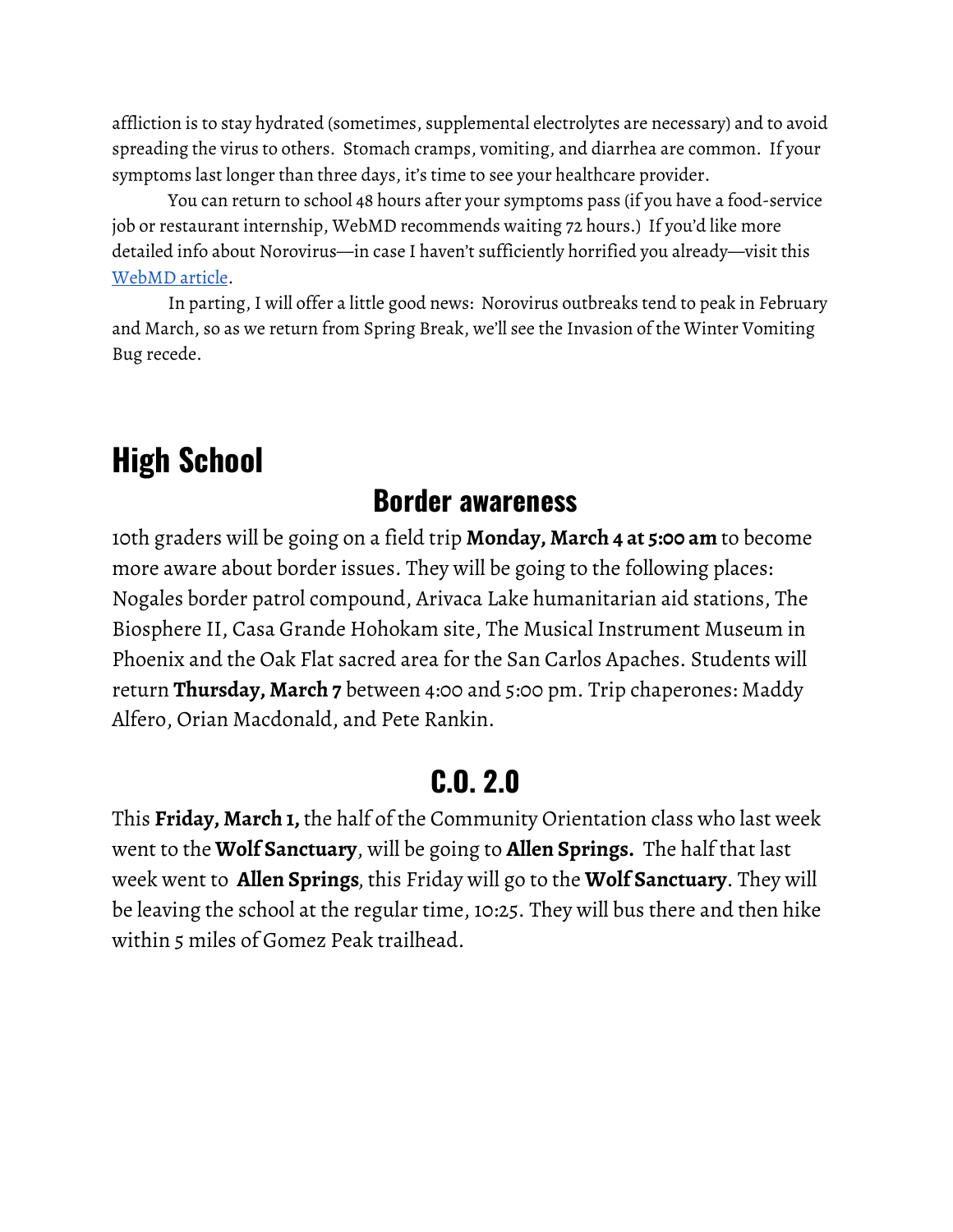## **Middle School**

### **Dream Makers Trip**

For the third year running, Ms. Chaney will be taking the 7th and 8th grade Dream Maker club to **Albuquerque** to tour the **Health Science Center at UNM.** They will leave **Thursday, February 28** sharing a bus with the Dream Maker Clubs from **Deming** and **Silver** who also have ambitions to have careers in the healthcare field. They get to go to the movies! And stay in a hotel! (Ms. Chaney deserves an award.) They will be back at **La Plata** by **8:00pm** on **Friday, March 1.** All [relevant](https://www.aldocs.org/letters-home--permission-slips.html) [info](https://www.aldocs.org/letters-home--permission-slips.html), permission slips, etc...can be found on the school's website.



# **Hiking**

This Friday the middle school will be going hiking! Half of the group will be going to the Big Tree and the other half will be going the Dragonfly Trailhead. Look for spring !

And don't forget the Big 5!

- 2 Water Bottles
- Sturdy Shoes
- Journal and Writing Supplies
- Lunch

*PLUS*

● ALCS t-shirt

# **Community Events**

## **Help figuring out what to pay Uncle Sam**

From the WNMU website, for the 37th year Western New Mexico University students are offering tax help to **seniors and low-income families**. This free service, called the **Volunteer Income Tax [Assistance](https://wnmu.edu/wnmu-volunteer-income-tax-assistance-program-starts-feb-11-2019/) Program** and is supported by